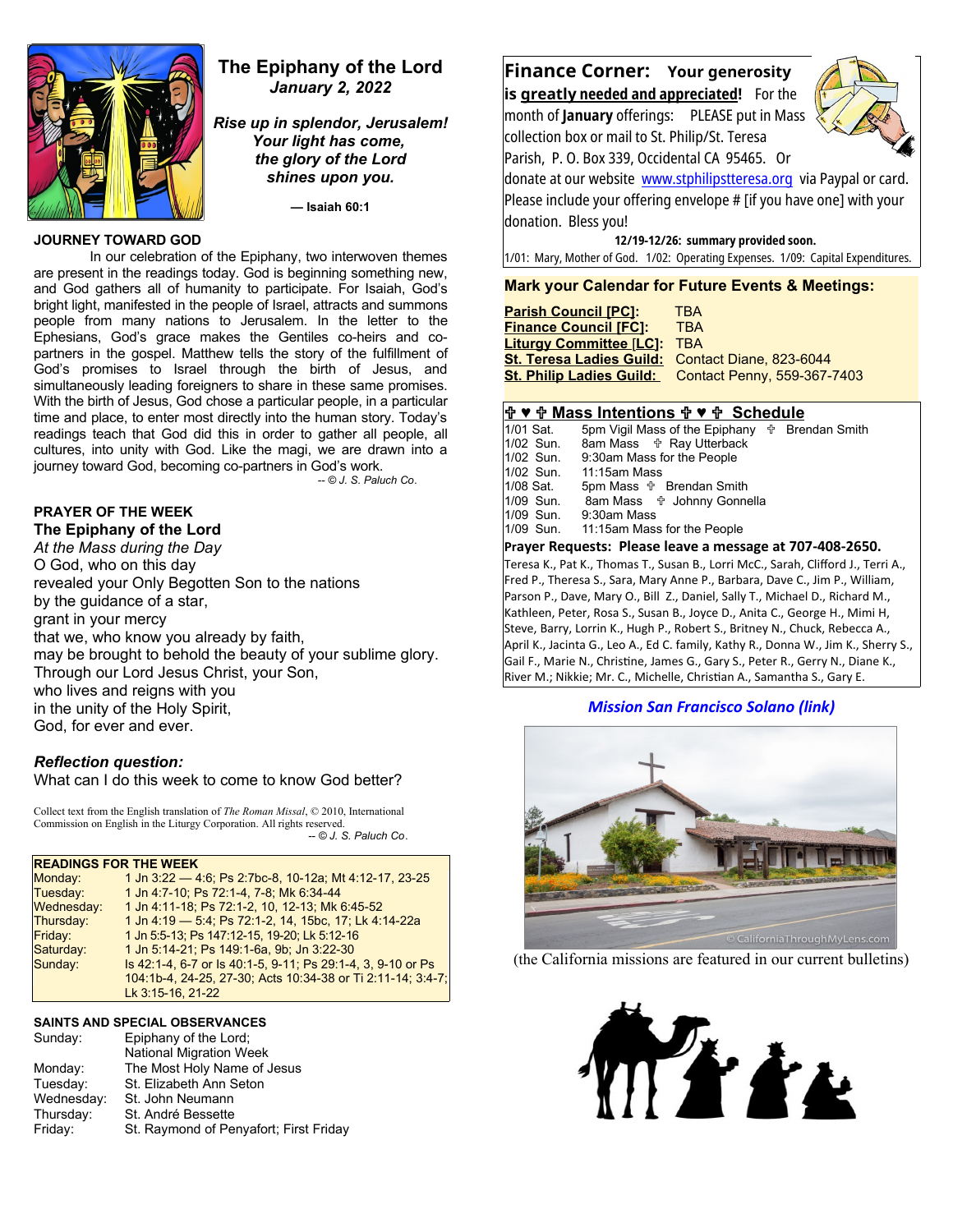## **Pastor Speaks……**

**"The Lord bless you and keep you; the Lord make His face to shine upon you and be gracious to you; the Lord lift up His countenance upon you and give you peace." (Numbers 6:23-27)**

Thanks be to God for all His help to us in successfully and prayerfully celebrating Advent Season and Christmas in our parish!

A very beautiful thank you to all the Liturgical Ministers who have generously given of their time and talent to make our Advent and Christmas Celebrations wonderful and prayerful. Thank you to the Music Ministry, Liturgical Committee, Liturgical Art & Decoration Ministers, Lectors, Ushers, Servers and all others. The Communities of St. Philip and St. Teresa Churches' Christmas celebrations would not be the same without you!

This weekend, we are celebrating the Solemnity of the Epiphany which tells the familiar story of the visit of the Magi from eastern lands. The three visitors bring gifts of gold, frankincense, and myrrh to the Infant Jesus, and bow in adoration to worship Him as the new King of the Jews. For all that God had done for each one of us, we are eternally grateful to Him. We too bow to Him in worship and adoration. We too offer Him many gifts to our best ability but not forget to give our hearts and lives filled with love!

Mask wearing in our two churches and the parish hall are a MUST. It is still sad to notice a couple of people sometimes not respecting this law. Please cooperate with our Ushers and other volunteers when they exhort you to wear a mask without fail. It is all for our safety and for the safety of others too!

You have been very generous the past year with your small and big donations. We have now come to the End of Year 2021-Perhaps time to think of Giving Gifts to our Beloved Parish- Please keep in mind that Donations for the 2021 Tax Year need to be dated in December, and preferably postmarked or delivered to the Parish Office by December 31. Please consider a gift of stock as a donation to improve our Parish Endowment Fund. You could receive an income tax deduction. Avoid capital gains taxes on the gifts. For more information, contact our Parish Office with special attention to Valerie Norton the bookkeeper.

## **Father Bala** -------------------------------------------------------------------------------

### **RURAL FOOD PROGRAM UPDATE for Decem***ber* **2021**

 On Tuesday, December 14, 56 families (135 individuals) received nutritional support and more during our distribution at the St Philips Parking lot and parish hall. Gift cards were presented to all families in our Star Child Program. Each member of every family was presented with a blanket and their choice of a scarf or hat to help with cold winter weather. Each member of every family also received sugar cookies compliments of The Union Hotel. What a festive day it was for all!

 We also honored our volunteer **Sylvia Melrose** who retired this month after 27 years of dedicated service to the Rural Food Program. She was honored with a certificate of appreciation, kind words from all who worked with her, many thank-yous, and a well deserved round of applause.

 If you are aware of a family which needs nutritional assistance, please let them know about our program. Leave a message at the parish office, (707) 408-2650 to get a call back with additional information.

 This program is funded through monthly Rural Food Collection, private donations and the dedicated, awesome volunteers. **Thank you for your generous donations as we strive to meet the nutritional needs of all attendees at our food distributions.** 

**RURAL FOOD VOLUNTEER OPPORTUNITIES in the Parish Hall and parking area: Saturday, January 8,** 9-10:00am repackaging; **Monday, January 10,** 9–11:00am set-up; and **Tuesday, January 11,** 7:30– 11:00am to distribute food.

--------------------------------------------------------------------------------------------------------------

 **["So let us ask ourselves: What can we do](https://slmedia.org/blog/one-body-together-in-all-things)** *together* **?" Pope Francis and other Christian leaders gathered for an ecumenical meeting in [Geneva in 2018 to mark the 70th anniversary of the World Council](https://slmedia.org/blog/one-body-together-in-all-things)  [of Churches. \(Photo credit: Vatican Media\)](https://slmedia.org/blog/one-body-together-in-all-things)** 



# **Together in all things by [Nicholas Jesson](https://slmedia.org/blog/one-body-together-in-all-things)**

### **"Doctrine divides, service unites!"**

 This was a slogan heard regularly in the early ecumenical movement of the 20th century. The polemics of the Reformation and intervening years had left their toll. For ecumenically-minded Christians, the way forward was not through doctrinal debate but working together in care for the poor, orphans, widows, and prisoners. The earliest ecumenical stirrings led to the World Conference on Evangelism in 1910 where the great mission agencies agreed to coordinate their work in world mission. In 1925, the same year that the United Church of Canada was formed as a union of the Congregationalist, Methodist, and Presbyterian churches in Canada as a commitment to the Social Gospel, the "World Conference on Life and Work" in Stockholm gathered churches to work towards further unity in both the life of the churches and in Christ's work. This stood in some contrast to the 1927 "World Conference on Faith and Order" which was committed to the unity of the church based on a common faith and a reconciled church order.

 The division within the ecumenical movement between these three streams – Evangelism, Life and Work, and Faith and Order – continually threatens the faithfulness of this enterprise. In 1952, the newly-formed World Council of Churches (WCC) asked the churches "whether they should not act together in all matters except those in which deep differences of conviction compel them to act separately?"

 Called the **Lund Principle** because it was asked at a conference in Lund, Sweden, this principle has become a rallying cry for the churches to break down the inertia that inhibits the churches from "doing all they ought to do to manifest the oneness of the people of God". More than just a principle to encourage evangelism, life, and work together, the Lund Principle makes unity a matter of conscience. Conscience might compel us to act separately on occasion, but more fundamentally, it is conscience that always compels us to examine our causes of division and to test them for faithfulness to Christ's mission.

 The [Vatican's ecumenical office](http://www.christianunity.va/content/unitacristiani/en.html) offered a Catholic formulation of the same principle:

> "Christians cannot close their hearts to the crying needs of our contemporary world. The contribution they are able to make to all the areas of human life in which the need for salvation is manifested will be more effective when they make it together, and when they are seen to be united in making it. Hence they will want to do everything together that is allowed by their faith." (*[Directory for the](http://www.christianunity.va/content/unitacristiani/en/documenti/testo-in-inglese.html)  [Application of Principles and Norms on Ecumenism](http://www.christianunity.va/content/unitacristiani/en/documenti/testo-in-inglese.html)*, no. 162)